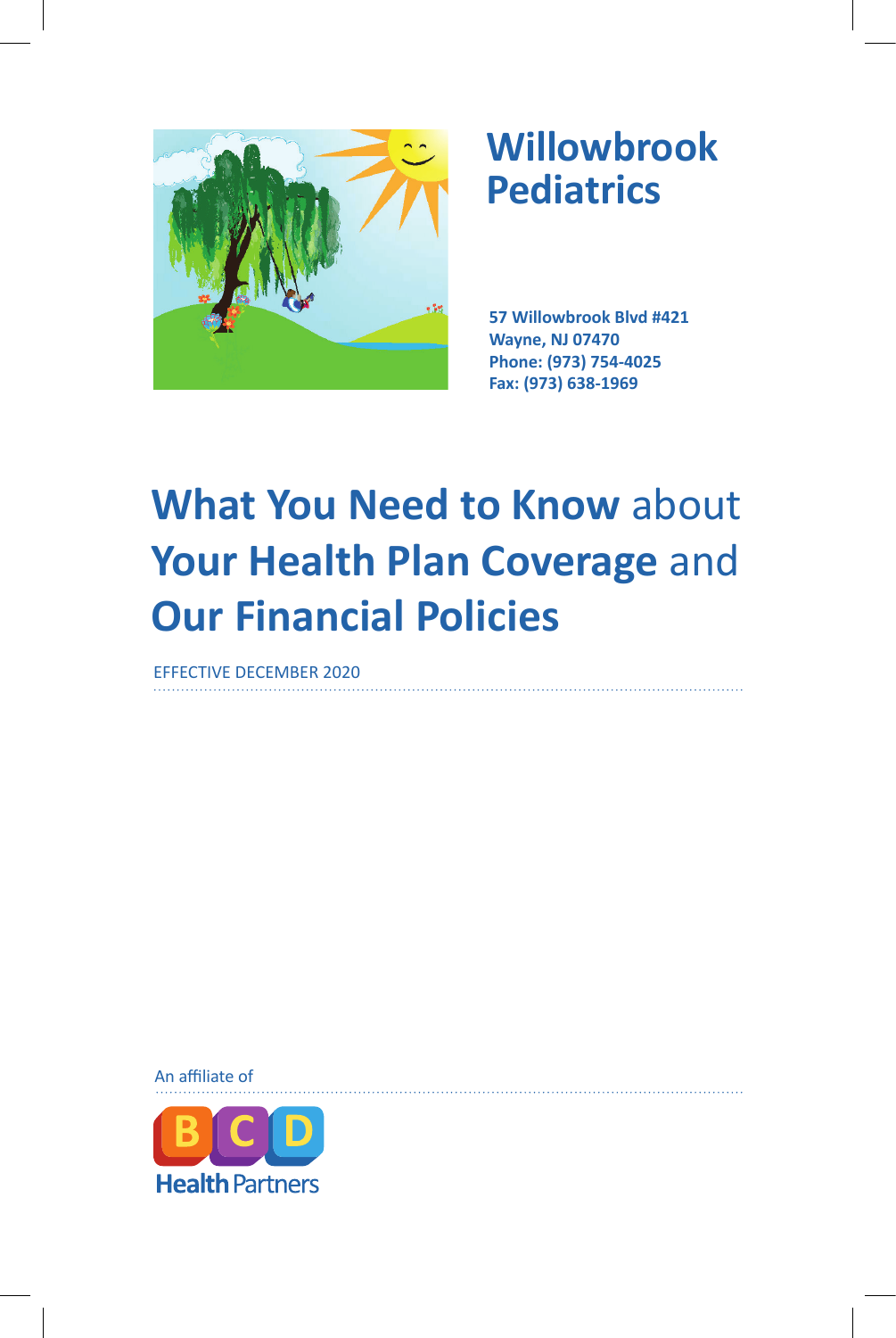# EFFECTIVE DECEMBER 2020

## **Contents**

I

| Being 'financially responsible' for incurred charges: 4<br>If you have insurance but we do not participate with your plan: 5<br>Questions about statements and explanation of benefits:  . 6 |  |
|----------------------------------------------------------------------------------------------------------------------------------------------------------------------------------------------|--|
|                                                                                                                                                                                              |  |
| About After Hours / Weekend / Emergency Visits / Holidays  6                                                                                                                                 |  |
| About In-Hospital Newborn Care, Emergency Room Visits and Hospitalizations  6                                                                                                                |  |
|                                                                                                                                                                                              |  |
|                                                                                                                                                                                              |  |
|                                                                                                                                                                                              |  |
|                                                                                                                                                                                              |  |
| Waiver Form and Acknowledgement of Receipt of Policies  11                                                                                                                                   |  |

**2 WILLOWBROOK PEDIATRICS**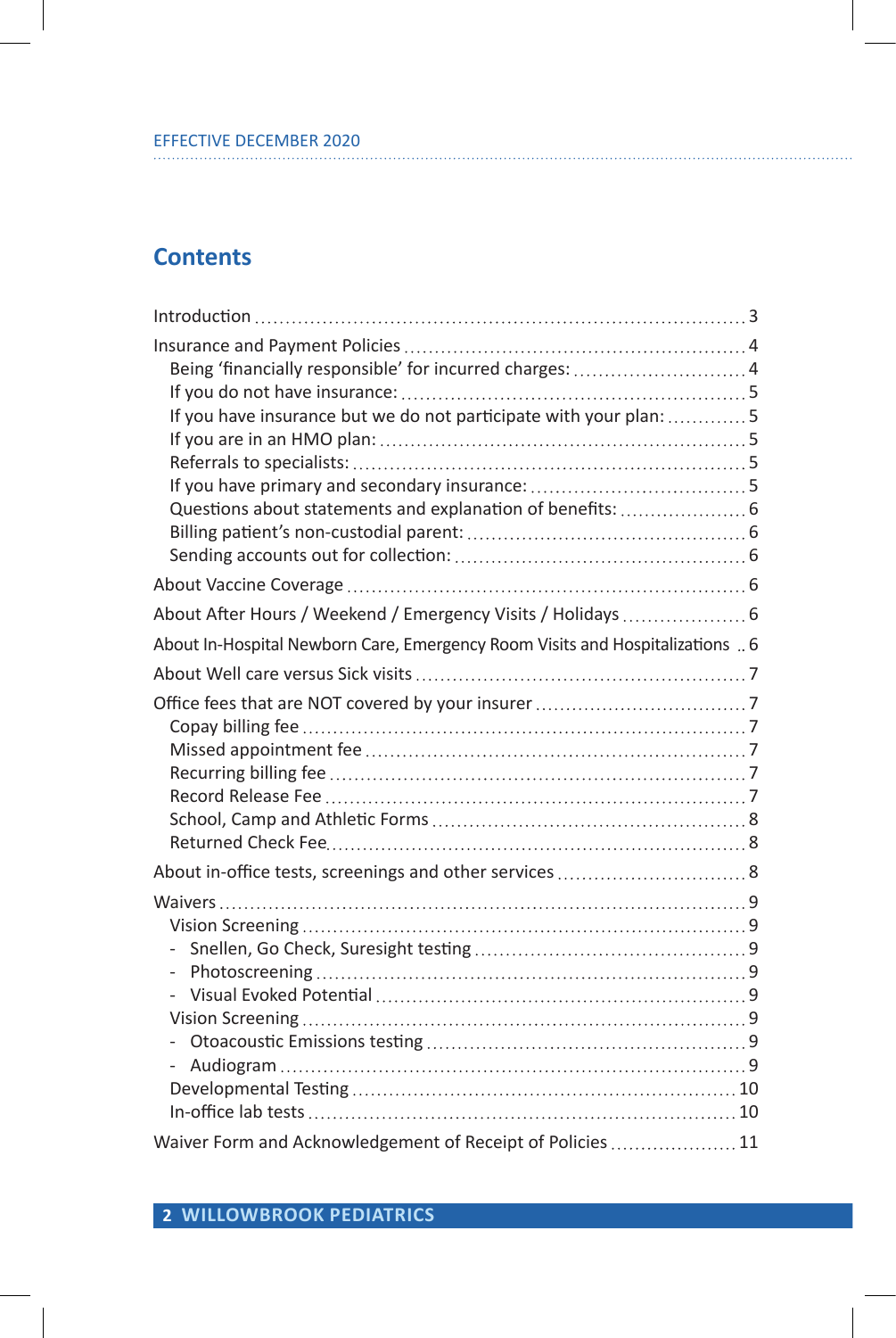

### **Introduction**

We are privileged to have you as our patient, and if you are a new patient, please allow us to take this opportunity to welcome you to our medical practice.

Today there are hundreds of healthcare insurance companies, and each has dozens of plans. We participate with many of them and each plan has its own restrictions and its own rules and payment policies for physicians, both of which are constantly changing. In addition, employer and individual plans may vary depending upon the benefit package purchased, and whether the employer is 'self-funded' or 'fully insured', and there are variations between insured members that may even be on the same plan!

It's complicated and so this guide has been written to help explain what you need to know about your insurance, as well as our clinical and financial policies that support effective and high quality health care for your child.

That said, we can only explain so much in a short guide. For information on your specific benefits – such as what is covered, what is not, and why – please refer to the benefits guide provided by your employer or plan at the time of enrollment, call the member number usually located on the back of your insurance card, or log in online if your insurer has that option available.

We encourage you to keep and store this guide as a reference whenever you may need it.

**Our goal is to provide nothing less than the highest quality medical care for your child.** 

*\* Please note: if you are a member of a Medicaid plan, some of these policies do not apply to you. Please do not hesitate to ask our staff if you have any questions.*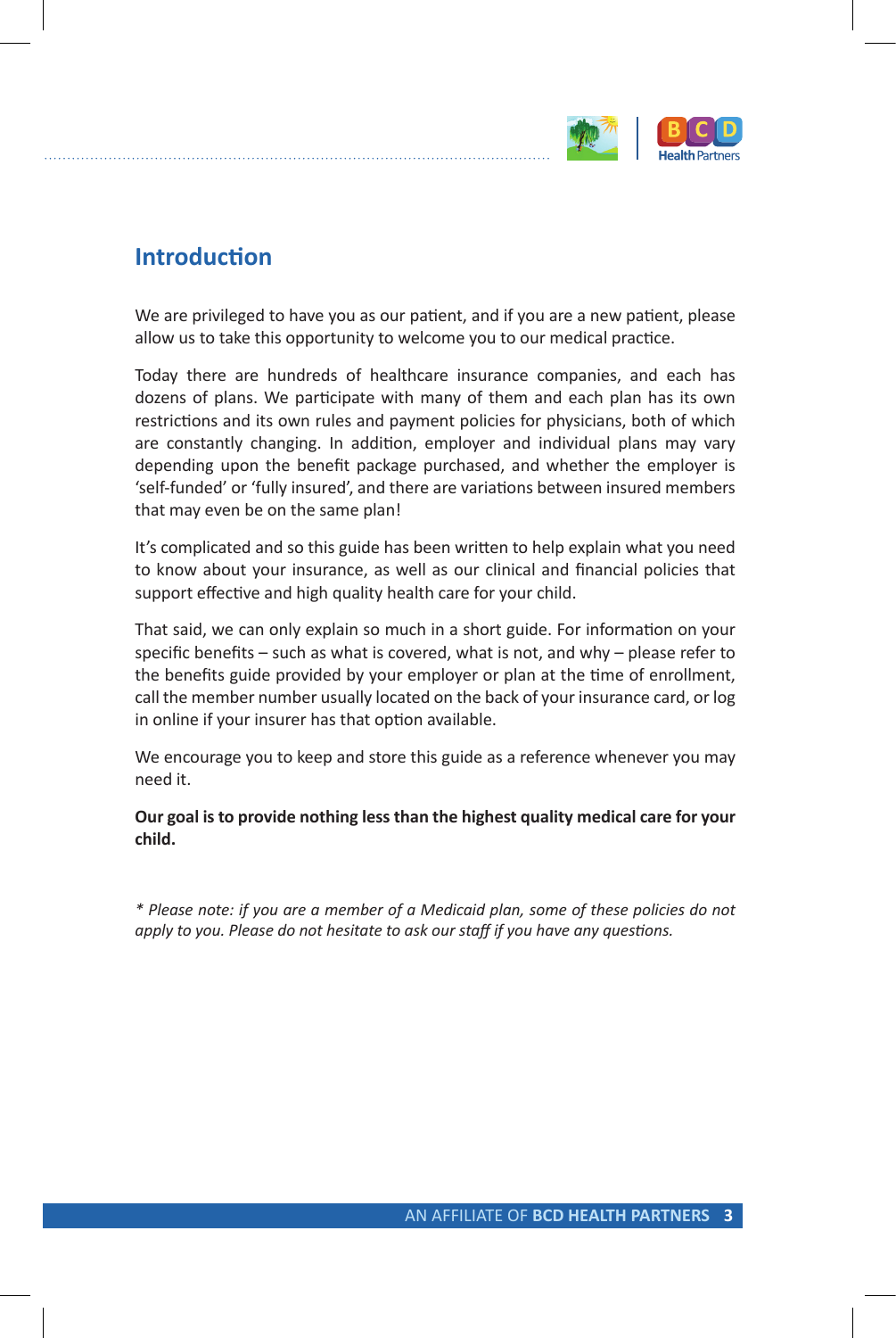### **Insurance and Payment Policies**

#### **Being 'financially responsible' for incurred charges:**

As the child's parent or guardian, you are responsible for all care rendered regardless of the level of your insurance coverage. Following are the most common varieties of 'financial responsibility'. As mentioned, there are simply hundreds of different insurance plans and understanding the coverage details is the responsibility of the patient/member in advance of each appointment.

Most plans require that you pay a **copayment** at the time of your visit, which is a fee paid at most visits. Copayment is collected upon checking in or out. Even though the Patient Protection and Affordable Care Act (or PPACA, also known as the 'Health Care Reform Act') has resulted in many plans being required to waive copays for well care, there are 'grandfathered' plans that require the continuation of copay collection at well visits. Also, in cases where a plan waives the copay for the well visit, it may require that we collect a copay on any other services rendered along with a well visit, such as a vision or hearing screening.

Some plans have a **coinsurance** provision, which means that the member shares in the total payment for services by paying a percentage of the total allowable (allowed payment or fee schedule) due to the practice. You will usually be balancebilled by us for that amount once your insurance company has processed the bill.

Many plans (and/or employers) now require that you meet a deductible amount, where the plan does not pay for any billed charges until the member pays a certain amount out-of-pocket for services within a given time period. For example, you may have an annual \$2,000 deductible for your family, in which case your insurer will only start paying bills once you have paid \$2,000 yourself for medical services.

Some insurers allow **deductibles** to be calculated in real-time, meaning that your insurer makes the remaining deductible amount available for look up online. In these cases, a portion of, or the remaining amount of that deductible (if equal or less than your visits charges), may be collected by us at the time of service.

#### *What you may not know:*

*In order for a provider to participate in an insurance plan, contracts are signed between the plan and the provider or group. These contracts legally require that we HAVE TO COLLECT your portion of the costs (that is, copay, coinsurance and deductible amounts). If we do not, federal and state law, as well as the insurer, can hold our practice liable for insurance fraud. If you have difficulty meeting your payment obligations, please let us know and we can make alternative payment arrangements with you.*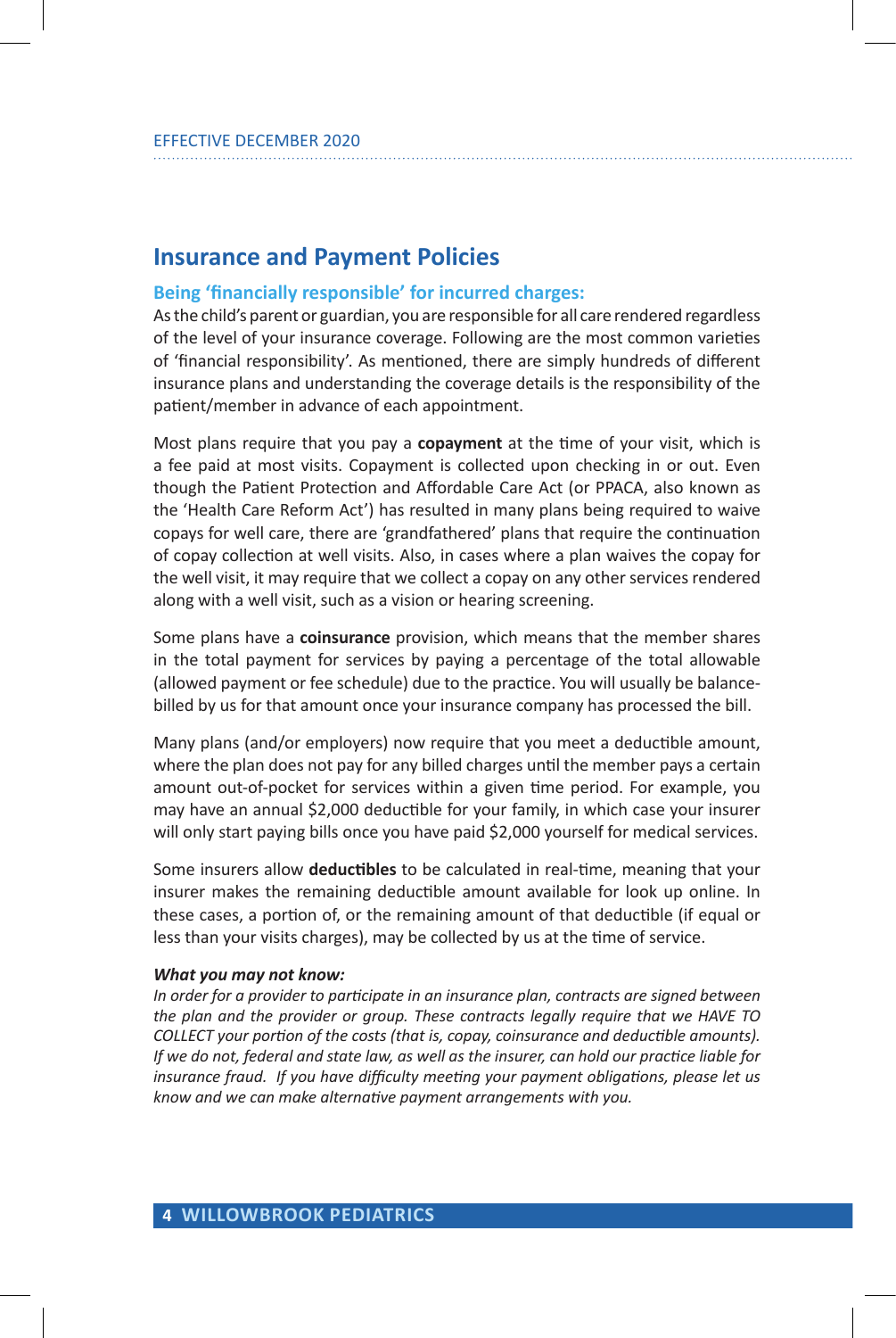

### **If you do not have insurance:**

We will work with you to make sure that your child receives the care they need. Often this starts with a 40% discount for payment at the time of service. Your child may also qualify for free vaccines under the State's Vaccines For Children (VFC) program. And you will only ever be charged the mandated medical fee for vaccine administration costs.

*\*Please do not hesitate to call our billing team at 201-252-8700 if you need to set up a payment plan to pay charges over time.\**

### **If you have insurance but we do not participate with your plan:**

We expect that you will make payment at the time of service, at which time we will provide you with a receipt that can be submitted by you to your insurer for direct reimbursement. Many insurers will pay only up to their 'allowable' amount for any given service, and as such, it may be less than what our charges are for those services. We therefore offer a 40% time of service payment discount to help offset some of that cost for you. In the event that a reimbursement payment comes directly to us, we will forward that payment to you promptly.

#### **If you are in an HMO plan:**

Many HMO plans require you to select a Primary Care Provider (or PCP). You must do so in order for services rendered by us to be covered by your insurer. If your dependent's insurance card does not list a PCP, or lists a PCP other than a provider here at our practice, you must call your insurer and ask them to assign your child to one of our providers BEFORE your visit. This will ensure that you avoid liability for charges for that visit.

#### **Referrals to specialists:**

Insurance regulations prevent us from making referrals to specialists unless your child has been seen by us for the specific problem. We cannot make 'retroactive' referrals (meaning dating them prior to your request for one). For any new referral requests, please call our office and schedule an appointment so that we may evaluate the issue and make recommendations from there. You may not need to be seen for follow-up referrals (for example, if the specialist is providing on-going care and another X number of visits need to be authorized). In those cases, please call our office with details and allow at least 3 business days for processing.

#### **If you have primary and secondary insurance:**

Sometimes the primary insurer submits the balance to a secondary insurer after they have processed their part of the bill. If your insurer does not provide that service, and we only participate with the primary insurer, you will need to make prompt payment to us on any portion of the charges that your primary carrier does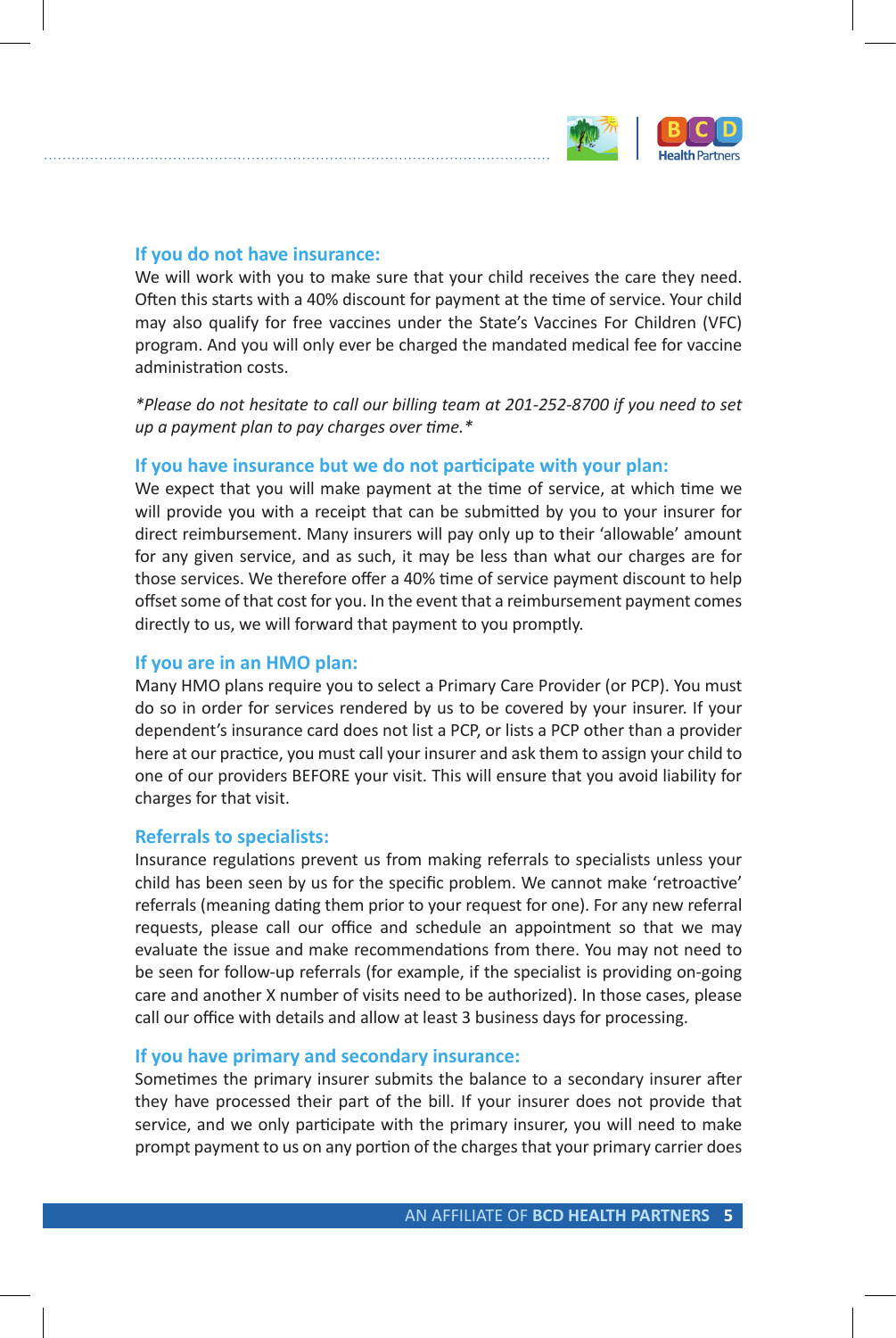not pay. We will provide you with a bill which can be submitted to your secondary carrier along with the explanation of benefits that you receive directly from the primary carrier, in order for you to be reimbursed by the secondary for any benefits due to you.

### **Questions about statements and explanation of benefits:**

As part of **BCD Health Partners, LLC**, we have a centralized billing team that can handle all of your questions. Please call **201-252-8700** during normal business hours for assistance. If you receive a statement or explanation of benefits from your insurer, please refer those inquiries directly to member services at your plan.

### **Billing patient's non-custodial parent:**

Our policy is that the parent or guardian who brings the patient in for his/her care is financially responsible for the charges incurred at that visit. Divorce agreements and arrangements are strictly between the parents and we are unable to split bills or have two different financially responsible parties on the patient's account.

### **Sending accounts out for collection:**

We understand that sometimes it can be difficult to meet financial obligations. We will hold accounts for 120 days before sending them out for collection by an outside agency. If you are unable to pay your bill within that time period, please help us to help you and call us to set up a payment plan. We will work with you to set up a reasonable plan and prevent your account from being turned over. There is a 40% collection fee added to your balance once account is turned over to collection agency.

### **About Vaccine Coverage**

If a vaccine is given to your child and your insurance company processes the claim as 'not a covered benefit', then you are responsible for the payment in full.

### **About After Hours / Weekend / Emergency Visits / Holidays**

Additional charges for emergency visits, and visits on evenings, weekends, and holidays may be incurred.

### **About In-Hospital Newborn Care, Emergency Room Visits and Hospitalizations**

If you have a newborn, you must add your new child to your insurance policy as soon as possible to avoid any newborn claims to be permanently denied. The Insurer may deny any claims submitted after **day 30** for in-hospital and pediatric follow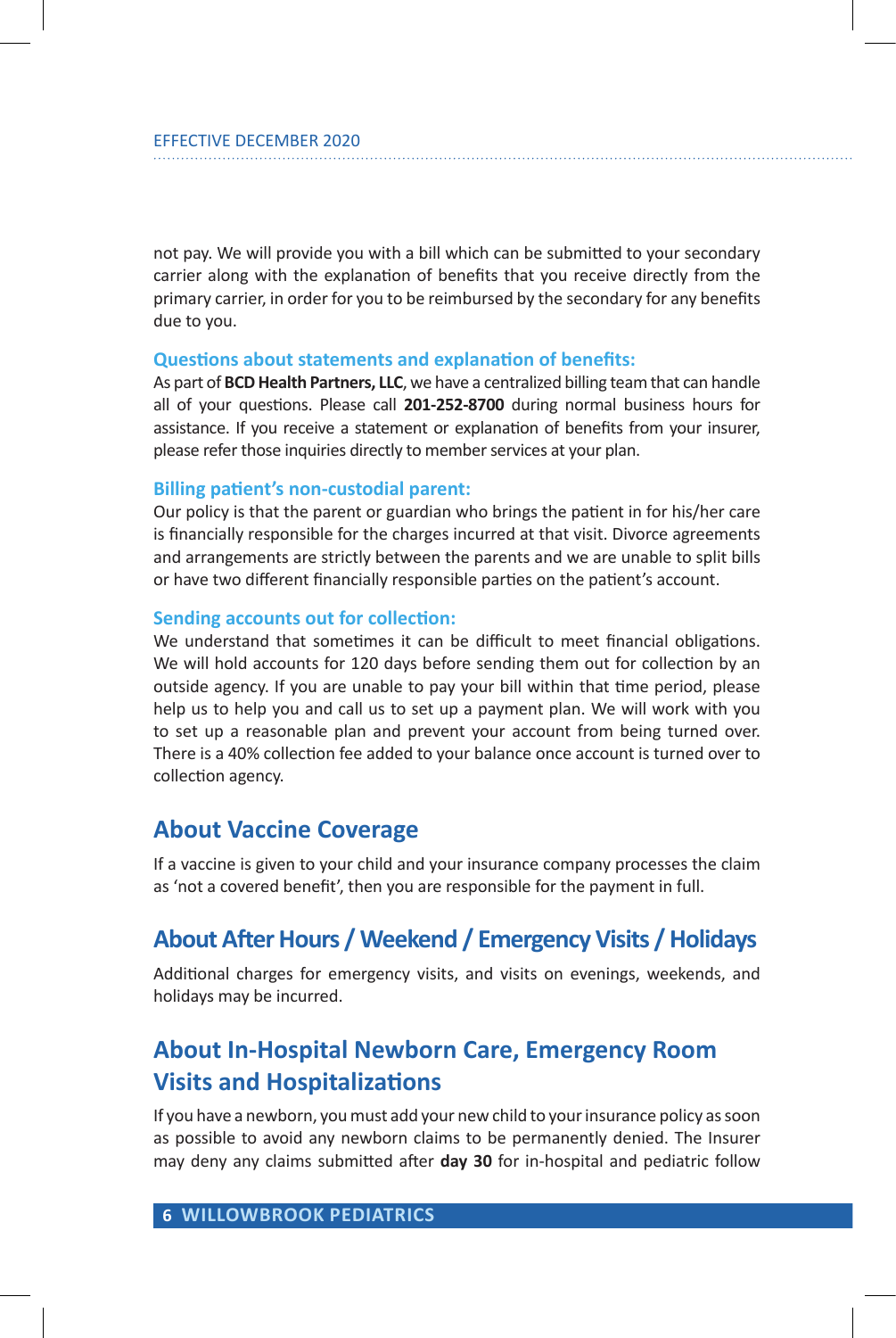

up visits. Payment for these service dates would then become your responsibility until your new child is enrolled into a plan. Please, notify us as soon as your child is enrolled so we can begin billing our service to your insurer.

If you need to access emergency room care or your child is hospitalized, please make sure to call both your insurer and our practice to let us know about it. Coverage will often be denied if proper notification is not made.

### **About Well care versus Sick visits**

You may have insurance that does not cover you and your dependents for 'well care'. However, under no circumstances can we list well visits as sick care. It is fraudulent for us to do so and at no time will we undertake to commit fraud for any reason whatsoever.

### **Office fees that are NOT covered by your insurer**

**Following are details about services and fees that are not part of your plan benefits:**

### **Copay billing fee**

- Often the cost of billing a copayment is equal to the amount of that copayment (once labor, materials and postage is factored in). Therefore, if we need to bill you for a copayment, we need to charge you \$20.00 for that service. Please avoid these charges by making sure that you have your copayment amount on hand at the time of your visit.

### **Missed appointment fee**

- Life happens and we understand that sometimes you may need to reschedule a visit. All we ask is that you provide us with 24 hours notice, otherwise we will need to bill you a 'missed appointment' fee.

### **Recurring billing fee**

- Similar to our copay billing fee, there is expense involved in sending monthly statements. Personal balances that remain unpaid for 30 days or more will be charged a recurring billing fee per month for each month that the bill is outstanding. This fee is waived for patients on a recurring payment plan.

### **Record Release Fee**

- We charge a fee to cover costs associated with copying / printing records. Per New Jersey regulations, these fees cannot be greater than \$1.00 per page or \$100.00 for the entire record, whichever is less. If the record is less than 10 pages, we may charge \$10. Please allow up to 30 days for us to prepare your records.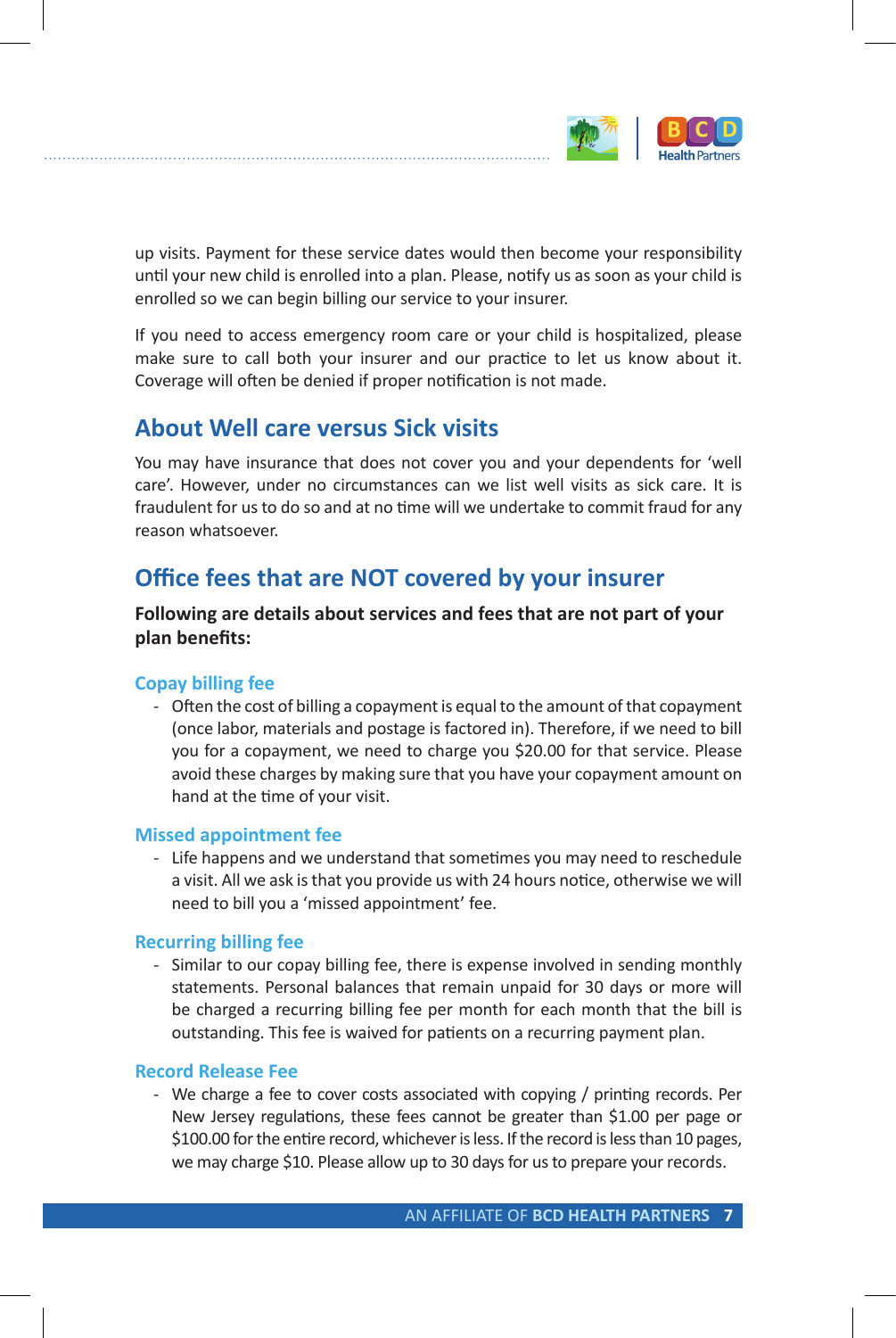### **Returned Check Fee**

- We will assess a bounced check fee if your check is returned by the bank.

### **School, Camp and Athletic Forms**

- There are fees associated with form requests. Please see our separate handout on form requests and related fees, which can be obtained from our front desk.

### **About in-office tests, screenings and other services**

We pride ourselves on providing only the **highest quality care** for your child and do this by following many of the American Academy of Pediatrics clinical guidelines and other trusted sources for evidenced-based clinical outcome information. However, insurers rarely keep pace with guidelines, or want to cover services related to meeting these clinical recommendations. In fact, insurance company rules and policies change all the time.

For example, your child's hearing and vision screening may have been covered at your last visit, but that is no guarantee that your insurer will cover the same screening at this visit. Frustrating, isn't it? And often we only find out that a plan is no longer paying for something when they send us a payment denial for a bill.

So why do these policies change anyway? Well, your insurer is constantly looking to improve their profits, and making changes such as what to pay for and what to deny really helps their bottom line, quarter-to-quarter. It's unfortunate for both of us, as we waste time and effort having to find out why payment was denied and then have the expense of billing you for it, while you, in addition to your copay / coinsurance / deductible cost sharing, may now have a 'non-covered service' to pay for too.

Your insurer may already have a policy in place whereby it does not cover things like in-office strep testing and urinalysis, to name a few. You can verify with your insurer which services it covers and which it does not. Performing tests in-office is faster and more efficient than sending tests out to labs, and performing screenings such as hearing and vision tests avoids incurring the inconvenience and expense on your part to refer you to a specialist for these things.

As prompt and appropriate treatment of your child is of primary importance to us, we ask that you sign a 'waiver' (at the back of this guide) giving us permission to perform screenings and tests as we, your trusted providers of care, deem necessary.

Following is a list of the most frequently provided services for which we request a signed waiver and that you can use to determine coverage with your insurer.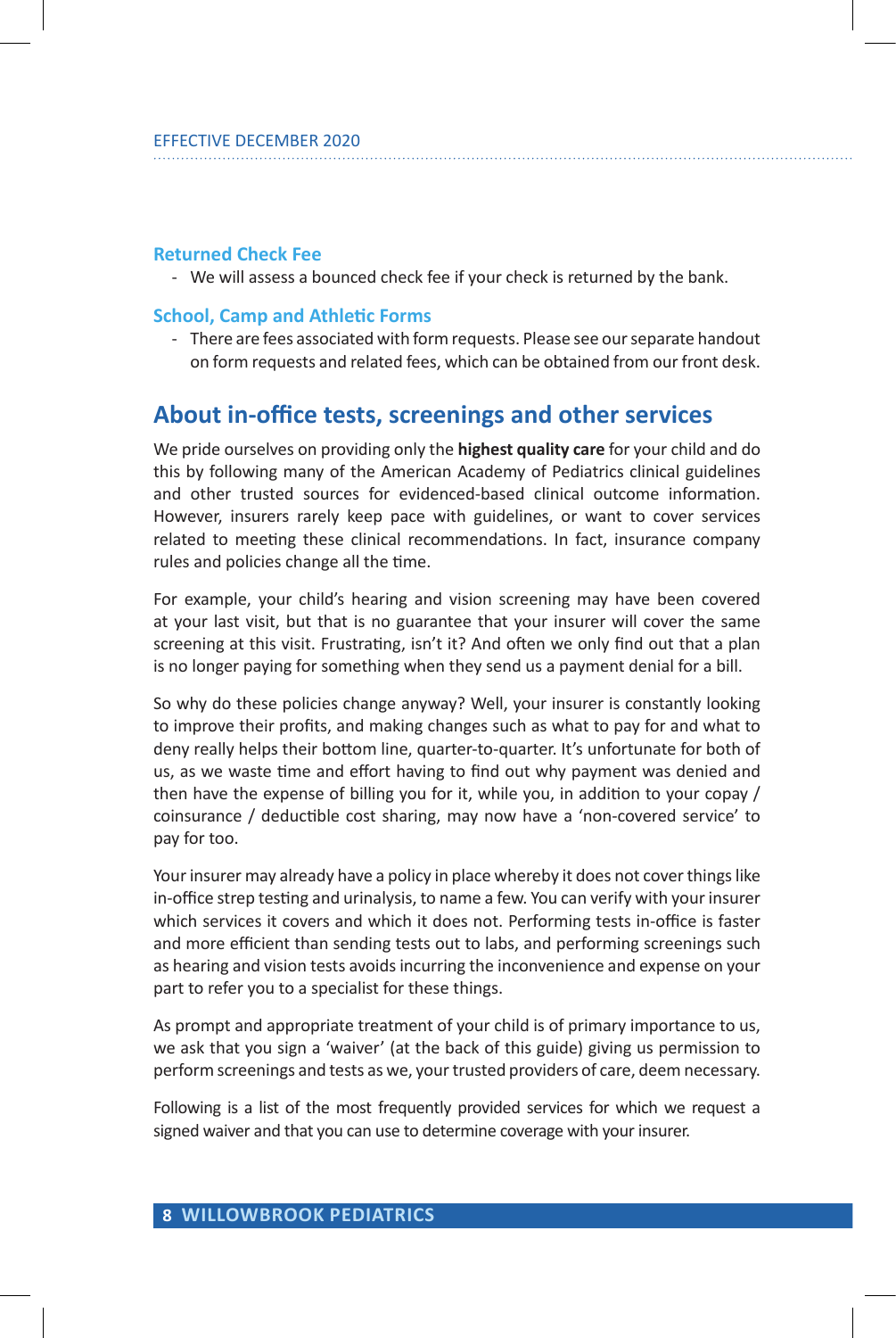

### **Waivers**

As mentioned, some insures do not pay for tests and screenings. In particular, at the time of publication, these services include:

### **Vision Screening**

- **Snellen, Go Check, Suresight testing**. This is a simple examination performed to measure visual acuity
- **Photoscreening** is a pediatric vision screening technique wherein a camera and flash are used to determine refractive errors and identify risk factors for amblyopia. A photoscreener detects amblyopic risk factors such as hyperopia, myopia, and anisometropia and estimates their severity. We consider this an important screening and will routinely perform them at well visits. Unfortunately, some insurers no not cover this test at this time.
- **Visual Evoked Potential testing** (or VEP). This is an important test for early detection of eye and vision problems in infants and young children. Amblyopia (or "lazy eye") occurs when the brain does not receive proper images from the eye. If it is not diagnosed in early childhood, there may be a permanent loss of vision in the affected eye. We perform this test yearly in the first 6 years of life. Unfortunately, some insures do not cover this test at this time.

As we consider these to be important tests for your child, and will routinely perform them at annual well visits, if your insurer does not cover the charge, we will significantly discount the amount.

### **Hearing Screening**

- **Otoacoustic Emissions testing** (or OAE). This is an important hearing test and can be used on newborns through adulthood. It does not require a soundproof room or the ability of the child to understand instructions or respond to sounds, which makes it a much more accurate screening tool for picking up on hearing issues at any age.

As we consider this to be an important test for your child, and will routinely perform it at annual well visits, if your insurer does not cover the charge, we will significantly discount the amount per test.

- **Audiogram**. This is a hearing screen for verbal children. If your insurer does nt cover the charge you will be billed.

Not only do we believe that hearing screens should be performed every year, but testing is required for most preschools, public and private schools, and for sports.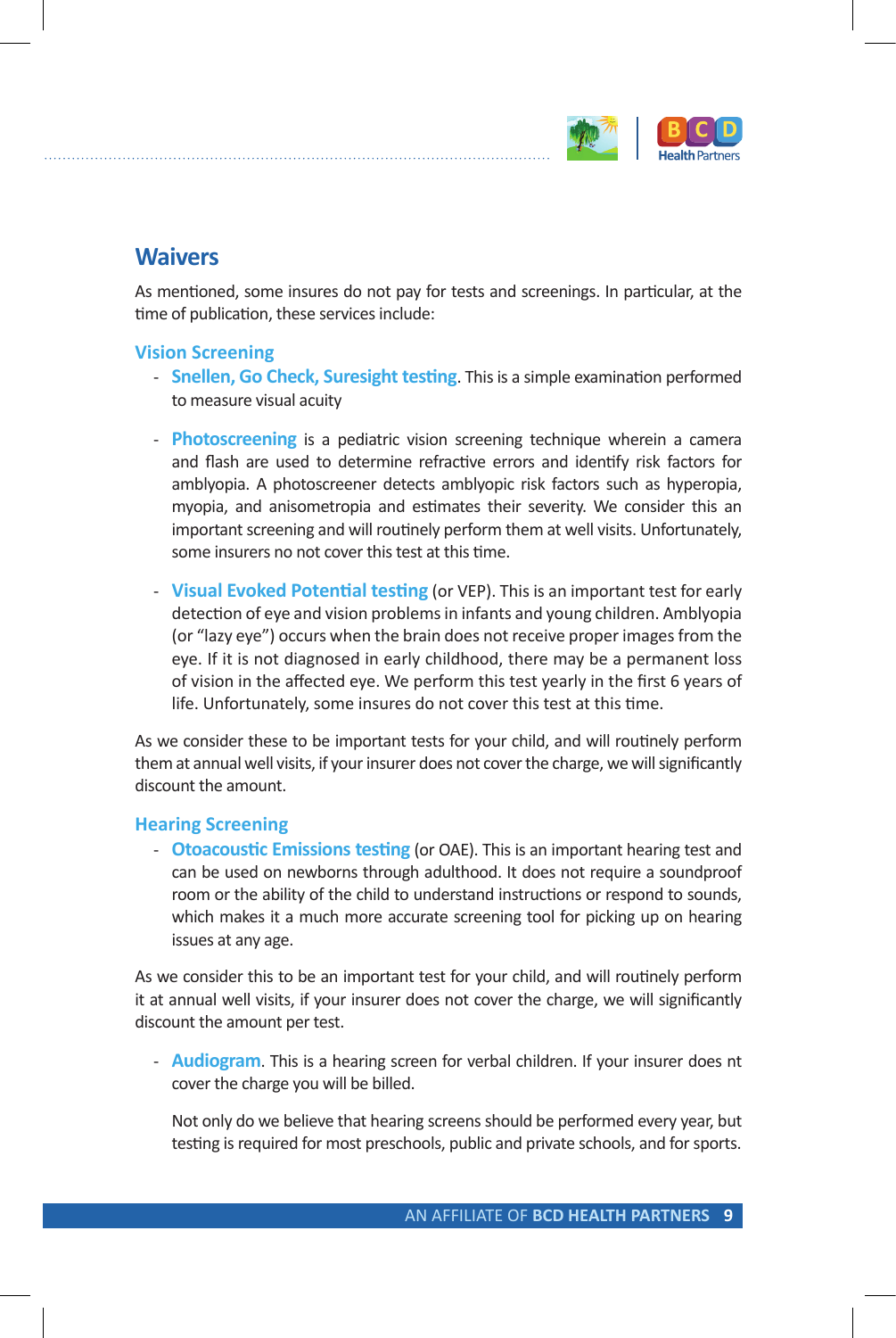### **Development Screening**

- **Development Testing**. Developmental screening (including standard pediatric developmental screening done at well-visits, Connors forms, Edinburgh postpartum depression screening, etc) are very important in the assessment of any delays or potential problems.

As we consider these to be important tests for your child, and will routinely perform them at annual well visits, if your insurer does not cover the charge, we will significantly discount the amount per test.

#### **In-Office Lab Tests**

Often, patients want to know as soon as possible if their child has the flu, strep, mono etc. We can effectively and efficiently determine accurate results by performing inoffice testing. Many insurers do not pay for in office testing. However, sending tests out to external labs results in waiting days for results that we can provide to you with expedited results (in some cases within minutes or overnight). We believe that it is important to treat your child as quickly as possible and therefore these services are offered in-office.

#### - **In-office labs performed in office:**

| CBC.        | Hematocrit  | <b>Throat Culture</b> | Flu Test          |
|-------------|-------------|-----------------------|-------------------|
| Cholesterol | Hemoglobin  | Urinalysis            | <b>Strep Test</b> |
| Lead Test   | Lipid Panel | Urine Culture         | Covid Test        |
| Mono Test   |             |                       |                   |

**If you do not wish for your child to have any of the above tests or screening exams please inform the staff at the beginning of your visit. Please realize that in doing so it may be necessary to send a test to an outside lab, refer you to a drawing station, or schedule a visit with a specialist in order to obtain the necessary information. This may significantly delay diagnosis and treatment, return to school or activities, or the provision of requested forms.**

I acknowledge that, **unless specified otherwise at the time of the visit**, I request that recommended procedures which otherwise would need to be sent or performed elsewhere be done here for my convenience in order to obtain expedited results.

We appreciate you taking the time to read this guide and familiarize yourself with important insurance matters that affect your family, and the policies we have in place at our practice. If you have any questions about the information contained here, please do not hesitate to contact our billing department at:

#### **BCD Health Partners, LLC**

Saddle Brook, NJ 07663 www.bcdhealth.com

160 Pehle Avenue, Suite 302 Tel: 201-252-8700 Fax: 201-252-8701

**10 WILLOWBROOK PEDIATRICS**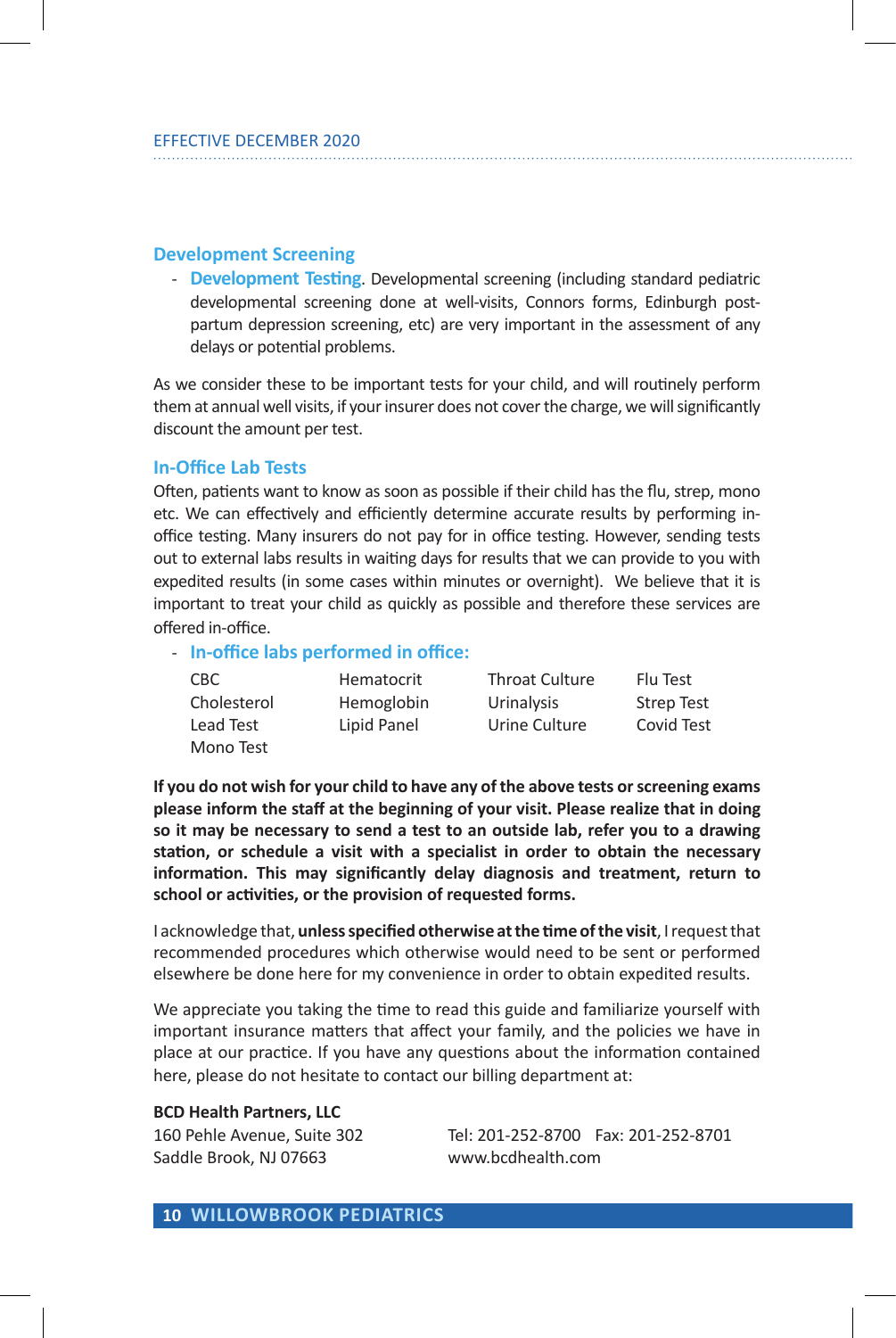

## **Waiver Form and Acknowledgement of Receipt of Policies**

I acknowledge receipt of the Guide and have been informed of, and hereby attest that I fully understand, my financial responsibility for any balance resulting from non-covered services, or services not covered in-office, by my insurer. I agree to pay the allowed amount of the charge per my insurance company, in the event that my insurer does not pay for these services.

Further, I agree to pay the office fees set out in the Guide and comply with office policies.

\_\_\_\_\_\_\_\_\_\_\_\_\_\_\_\_\_\_\_\_\_\_\_\_\_\_\_\_\_\_\_\_\_\_\_\_\_\_\_\_\_\_\_\_\_\_\_\_\_\_\_\_\_\_\_\_\_\_\_\_\_\_\_\_\_\_ \_\_\_\_\_\_\_\_\_\_\_\_\_\_\_\_\_\_\_\_\_\_\_\_\_\_\_\_\_\_\_\_\_\_\_\_\_\_\_\_\_\_\_\_\_\_\_\_\_\_\_\_\_\_\_\_\_\_\_\_\_\_\_\_\_\_ \_\_\_\_\_\_\_\_\_\_\_\_\_\_\_\_\_\_\_\_\_\_\_\_\_\_\_\_\_\_\_\_\_\_\_\_\_\_\_\_\_\_\_\_\_\_\_\_\_\_\_\_\_\_\_\_\_\_\_\_\_\_\_\_\_\_

\_\_\_\_\_\_\_\_\_\_\_\_\_\_\_\_\_\_\_\_\_\_\_\_\_\_\_\_\_\_\_\_\_\_\_\_\_\_\_\_\_\_\_\_\_\_\_\_\_\_\_\_\_\_\_\_\_\_\_\_\_\_\_\_\_\_

\_\_\_\_\_\_\_\_\_\_\_\_\_\_\_\_\_\_\_\_\_\_\_\_\_\_\_\_\_\_\_\_\_\_\_\_\_\_\_\_\_\_\_\_\_\_\_\_\_\_\_\_\_\_\_\_\_\_\_\_\_\_\_\_\_\_

Patient(s) Name [please list all in family]: \_\_\_\_\_\_\_\_\_\_\_\_\_\_\_\_\_\_\_\_\_\_\_\_\_\_\_\_\_\_\_\_\_\_\_

Guarantor / Responsible Party's Name:

Guarantor / Responsible Party's Signature:

Date:  $\qquad \qquad / \qquad /$ 

Please separate this signed form from the Guide and give it to one of our staff at the front desk.

Thank you!